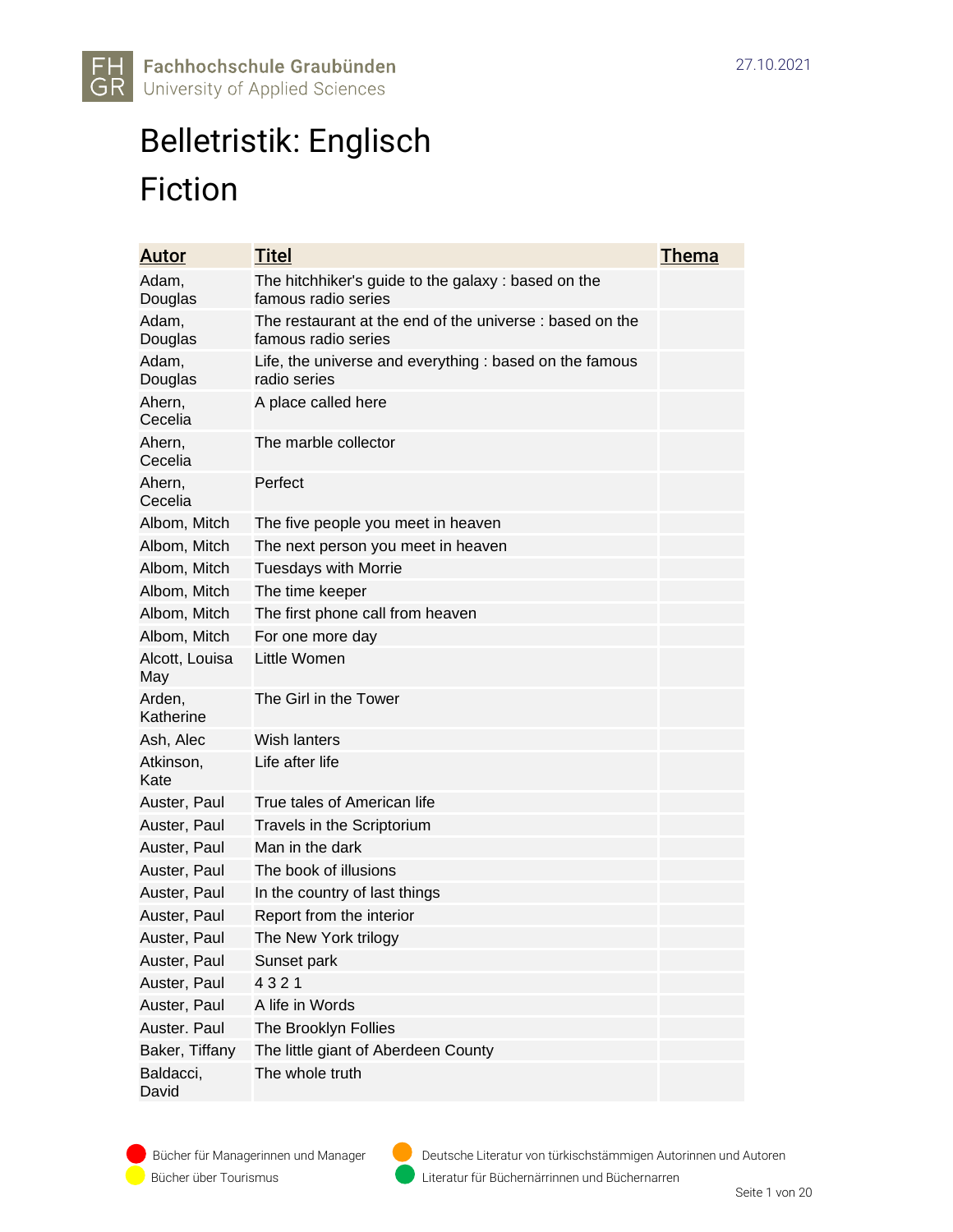

| Go tell it on the mountain                   |  |
|----------------------------------------------|--|
| The only story                               |  |
| Talking it over                              |  |
| Sense of an ending                           |  |
| Levels of life                               |  |
| The idiot                                    |  |
| <b>The Sellout</b>                           |  |
| The calling of the grave                     |  |
| He's just not that into you                  |  |
| The particular sadness of lemon cake         |  |
| The beauty of murder                         |  |
| The uncommon reader                          |  |
| A manual for cleaning women                  |  |
| Not in my library!                           |  |
| Slow train to Switzerland                    |  |
| The women                                    |  |
| The boy in the striped pyjamas               |  |
| Black widow                                  |  |
| The lost symbol                              |  |
| The da Vinci code                            |  |
| Angels & demons                              |  |
| Origin                                       |  |
| At home: a short history of private life     |  |
| <b>Island Song</b>                           |  |
| <b>Billy Elliot</b>                          |  |
| Milkman                                      |  |
| Running with scissors : a memoir             |  |
| The Miniaturist                              |  |
| One Fifth Avenue                             |  |
| The diary of a bookseller                    |  |
| Daughters of Copper Woman                    |  |
| More weird things customers say in bookshops |  |
|                                              |  |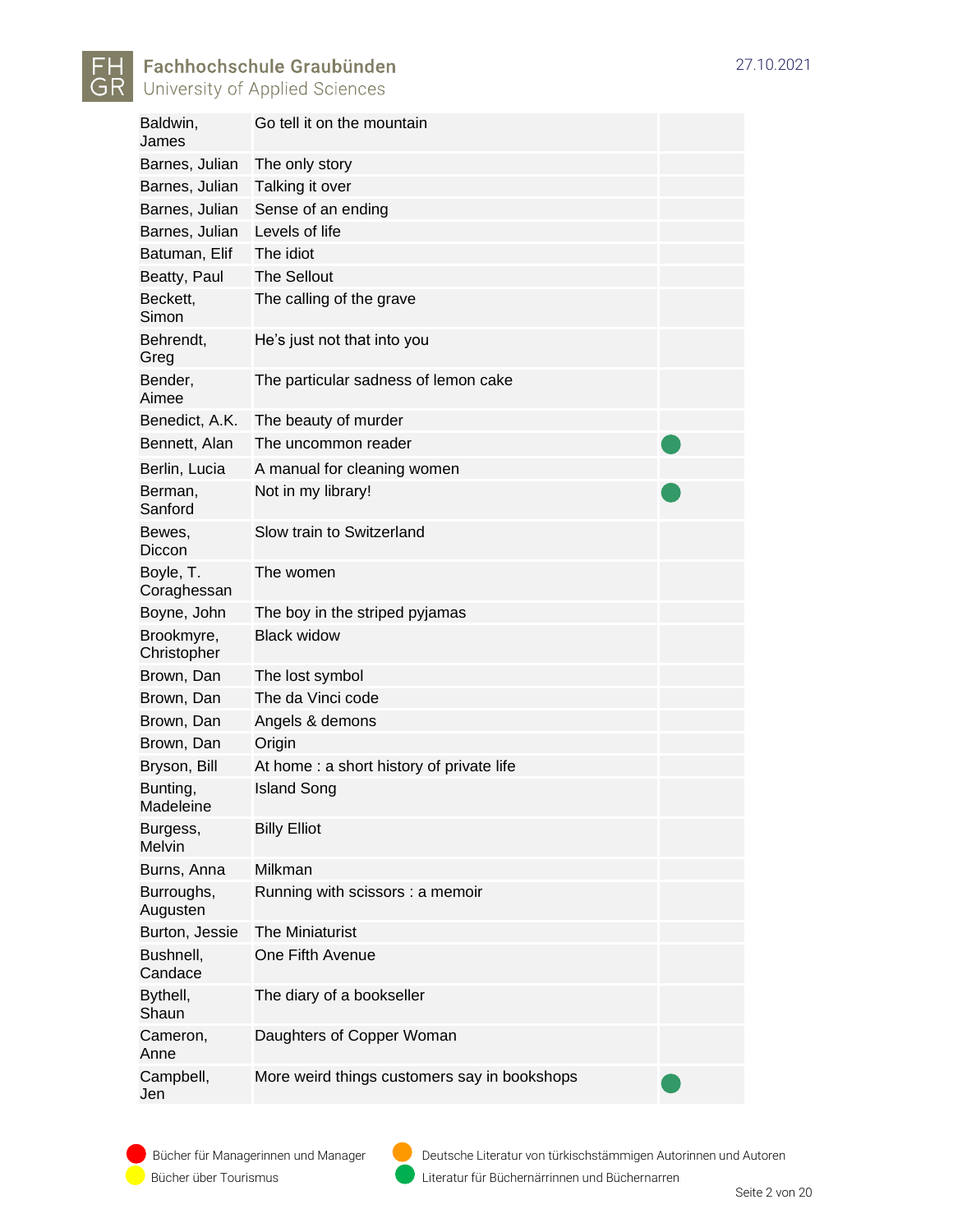

Campbell, Jen The bookshop book Capote, Truman [In cold blood](http://opac.nebis.ch/F/7UU4CFGY23DTGDL93E6XVNHUVMSUPQ2I478EN1MB5D1I9PHGNP-00045?func=full-set-set&set_number=074781&set_entry=000041&format=999) Carroll, Lewis Alice's adventures in Wonderland Chandler, Raymond [The long goodbye](http://opac.nebis.ch/F/7UU4CFGY23DTGDL93E6XVNHUVMSUPQ2I478EN1MB5D1I9PHGNP-03284?func=full-set-set&set_number=074781&set_entry=000020&format=999) Chandler, Raymond [The lady in the lake](http://opac.nebis.ch/F/7UU4CFGY23DTGDL93E6XVNHUVMSUPQ2I478EN1MB5D1I9PHGNP-00051?func=full-set-set&set_number=074781&set_entry=000043&format=999) Chbosky, **Stephen** The perks of being a wallflower Chen, Te-Ping Land of big numbers Chevalier, **Tracy** Girl with a pearl earring Child, Lee Worth dying for Christie, Agatha Murder on the Orient Express Christie, Agatha [The murder of Roger Ackroyd](http://opac.nebis.ch/F/7UU4CFGY23DTGDL93E6XVNHUVMSUPQ2I478EN1MB5D1I9PHGNP-03142?func=full-set-set&set_number=071969&set_entry=000070&format=999) Christie, Agatha [Peril at end house](http://opac.nebis.ch/F/7UU4CFGY23DTGDL93E6XVNHUVMSUPQ2I478EN1MB5D1I9PHGNP-03940?func=full-set-set&set_number=074781&set_entry=000028&format=999) Christie, Agatha The body in the library Clark, Imogen [Where](http://opac.nebis.ch/F/7UU4CFGY23DTGDL93E6XVNHUVMSUPQ2I478EN1MB5D1I9PHGNP-03233?func=full-set-set&set_number=074781&set_entry=000003&format=999) the story starts Clarke, **Stephan** Merde happens Clarke, **Stephen** Merde actually Clarke, **Stephen** A year in the merde Clarke, Stephen Dial M For merde Clarke, Susanna Piranesi Cleave, Chris The other hand Cock-Starkey, Claire A library miscellany Cock-Starkey, Claire The book lovers' miscellany Coe, Jonathan Middle England Coetzee, J.M. [The](http://opac.nebis.ch/F/7UU4CFGY23DTGDL93E6XVNHUVMSUPQ2I478EN1MB5D1I9PHGNP-03962?func=full-set-set&set_number=074781&set_entry=000035&format=999) childhood of Jesus Coetzee, J.M. Disgrace Cogman, **Genevieve** The invisible library Cogman. **Genevieve** The masked city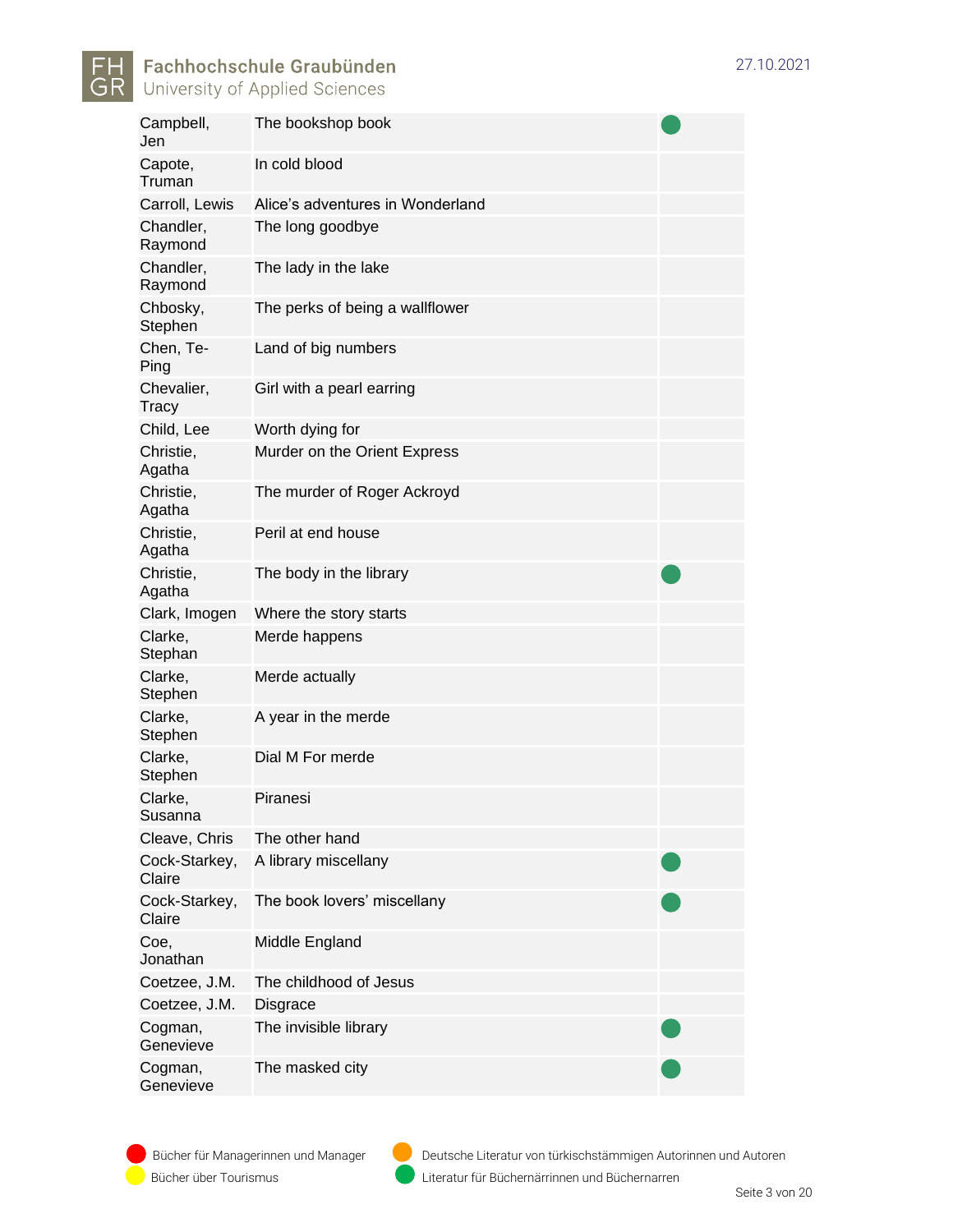

Cogman, **Genevieve** The burning page Cogman, Genevieve The lost plot Cogman, **Genevieve** The mortal world Cogman, **Genevieve** The secret chapter Colgan, Jenny Christmas at the Cupcake Cafe Colgan, Jenny Meet me at the cupcake café Colgan, Jenny Little Beach Street Bakery Colgan, Jenny Little shop of happy-ever-after Colgan, Jenny The Bookshop on the Shore Collins, Briget The binding Collins, **Suzanne** The hunger games Collins, Suzanne The hunger games: Catching Fire Collins, Suzanne The hunger games: Mockingjay Collins, Suzanne The Ballad of Songbirds and snakes Constantine, Liv The last Mrs. Parrish Costello, Jane The time of our lives Coupland, Douglas Generation X Cross, Donna Woolfolk Pope Joan Cunningham, Michael [The hours](http://opac.nebis.ch/F/7UU4CFGY23DTGDL93E6XVNHUVMSUPQ2I478EN1MB5D1I9PHGNP-03919?func=full-set-set&set_number=074781&set_entry=000021&format=999) Dahl, Roald Ten short stories Davis, Lydia Can't and won't Day, Sylvia The stranger I married DeMarco, Tom The deadline Demick, Barbara Nothing to envy : real lives in North Korea Desai, Kiran The inheritance of loss Desai, Kishwar Witness the night Díaz, Junot The brief wondrous life of Oscar Wao Dickens, A Christmas carol & other stories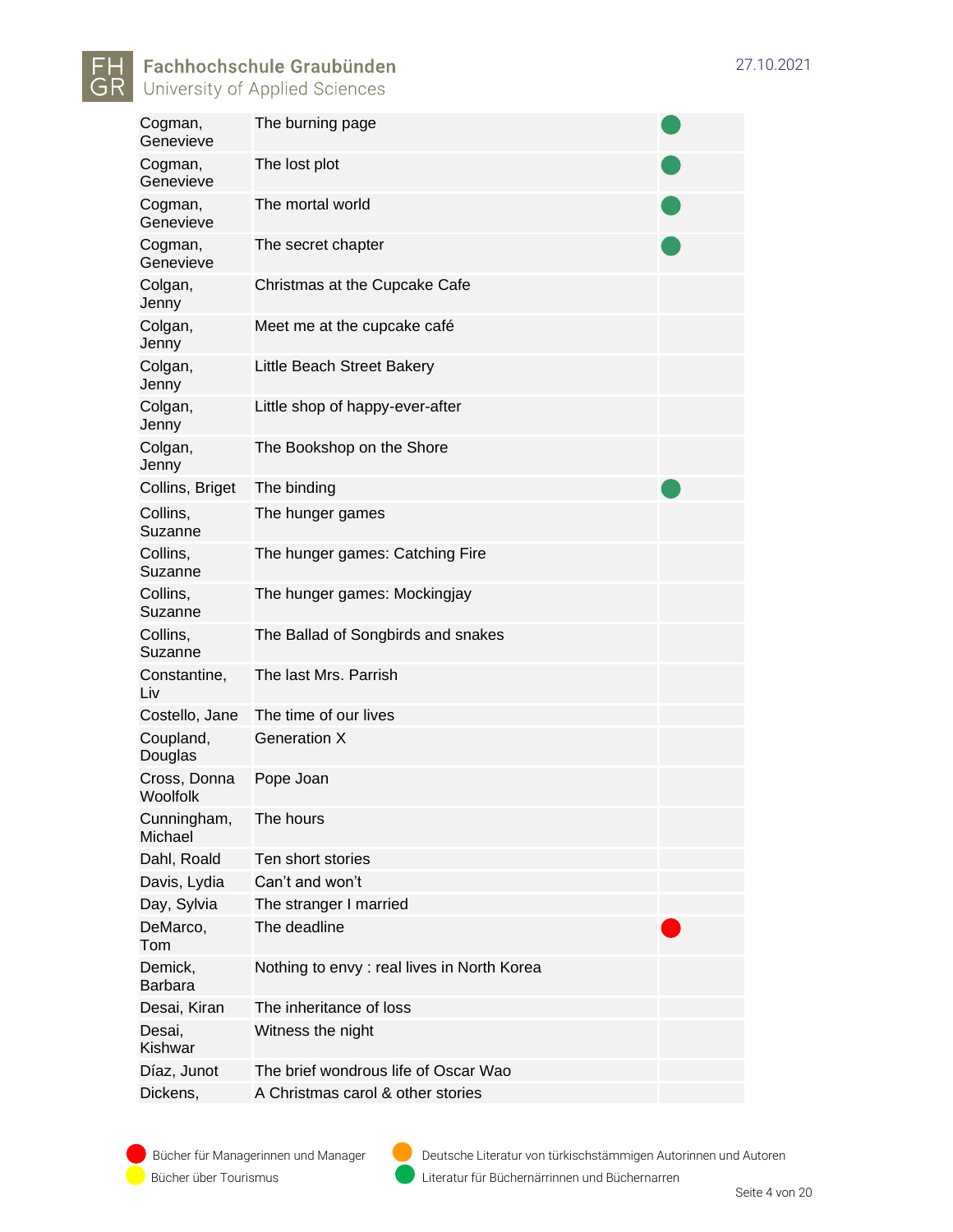

| <b>Charles</b>                 |                                               |  |
|--------------------------------|-----------------------------------------------|--|
| Dickinson,<br><b>Bruce</b>     | What does this button do? - An autobiography  |  |
| Donoghue,<br>Emma              | Room                                          |  |
| Douglas,<br>Scott              | Quiet, please                                 |  |
| Doyle, Arthur<br>Conan         | The best horror stories of Arthur Conan Doyle |  |
| Doyle, Arthur<br>Conan         | The hound of the Baskervilles                 |  |
| Doyle, Arthur<br>Conan         | The adventures of Sherlock Holmes             |  |
| Drayson,<br><b>Nicholas</b>    | A guide to the birds of East Africa           |  |
| Dylan, Bob                     | Lyrics 1962-2001                              |  |
| Dylan, Bob                     | Tarantula                                     |  |
| Dylan, Bob                     | Chronicles                                    |  |
| Dylan, Bob                     | The Nobel lecture                             |  |
| Eckstrand,<br>Tatyana          | The librarian's book of quotes                |  |
| Eggers, Dave                   | The circle                                    |  |
| Ellis, Bret<br>Easton          | Less than zero                                |  |
| Essbaum. Jill<br>Alexander     | Hausfrau                                      |  |
| Eugenides,<br>Jeffrey          | The marriage plot                             |  |
| Evaristo,<br><b>Bernardine</b> | Girl, Woman, Other                            |  |
| Faber, Michel                  | The book of strange new things                |  |
| Fante, John                    | 1933 was a bad year                           |  |
| Farlow,<br>Jonathan M.         | I've seen it all at the library               |  |
| Farooki,<br>Roopa              | Half life                                     |  |
| Feldman,<br>Deborah            | Unorthodox                                    |  |
| Fforde,<br>Jasper              | Lost in a good book                           |  |
| Fforde, Katie                  | Love letters                                  |  |
| Fforde, Katie                  | A perfect proposal                            |  |
| Fielding,<br>Helen             | Bridget Jones: mad about the boy              |  |
| Fielding, Joy                  | Now you see her                               |  |
| Filer, Nathan                  | The shock of the fall                         |  |
| Finkel,<br>Michael             | The stranger in the woods                     |  |

Bücher für Managerinnen und Manager Deutsche Literatur von türkischstämmigen Autorinnen und Autoren Bücher über Tourismus Literatur für Büchernärrinnen und Büchernarren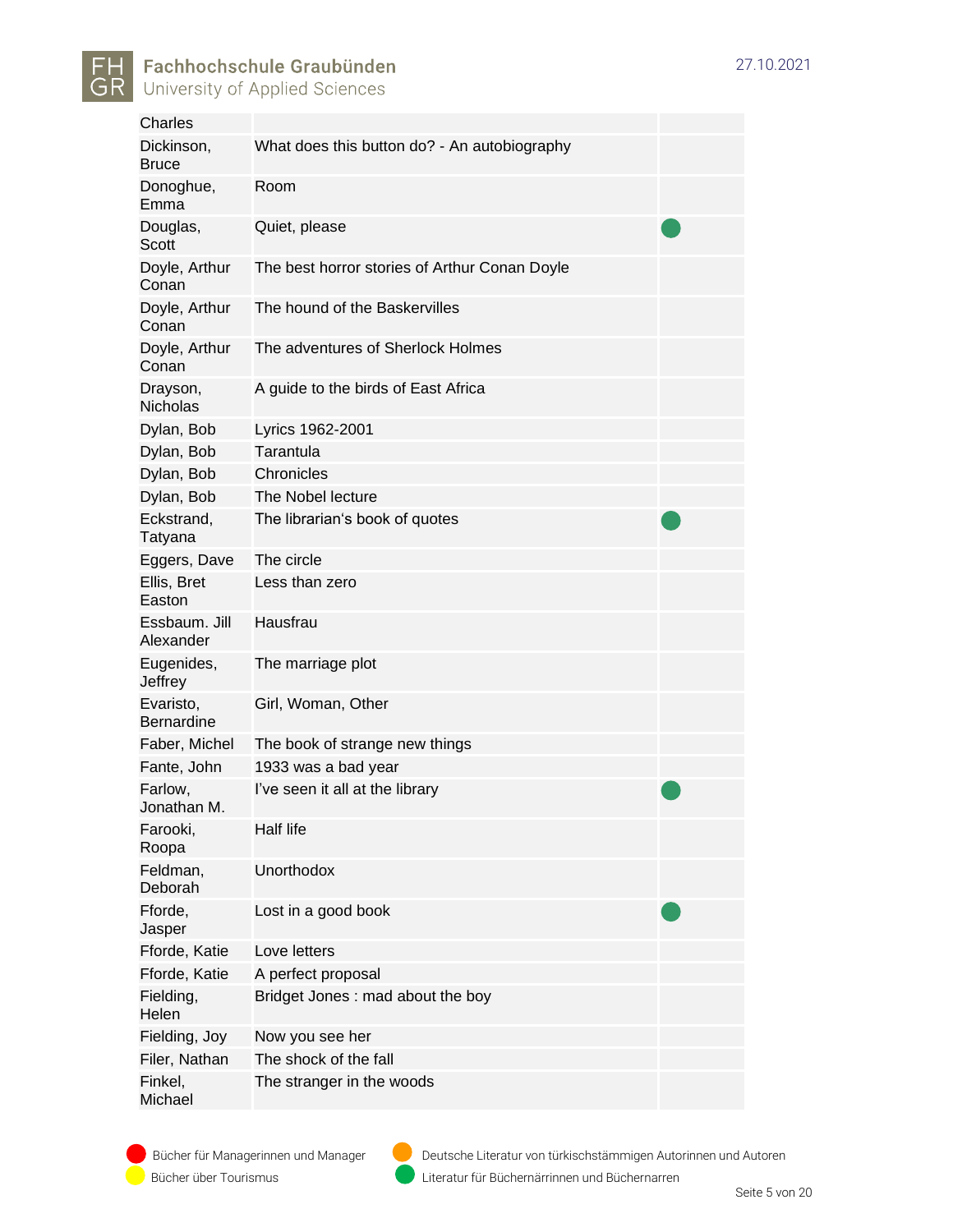



| Fitzgerald,<br><b>Francis Scott</b> | The great Gatsby                          |
|-------------------------------------|-------------------------------------------|
| Fitzgerald,<br><b>Francis Scott</b> | The curious case of Benjamin Button       |
| Fitzgerald,<br>Penelope             | The bookshop                              |
| Fleming,<br>Fergus                  | Barrow's boys                             |
| Fleming, Leah                       | The Glovemaker's Daughter                 |
| Flynn, Gillian                      | Dark places                               |
| Flynn, Gillian                      | Gone girl                                 |
| Flynn, Gillian                      | <b>Sharp Objects</b>                      |
| Foer,<br>Jonathan<br>Safran         | Everything is illuminated                 |
| Foer,<br>Jonathan<br>Safran         | Extremely loud and incredibly close       |
| Follett, Ken                        | Whiteout                                  |
| Follett, Ken                        | The Modigliani scandal                    |
| Follett, Ken                        | A column of fire                          |
| Follett, Ken                        | The evening and the morning               |
| Follett, Ken                        | The pillars of the earth                  |
| Follett, Ken                        | World without end                         |
| Forman,<br>Gayle                    | If I stay                                 |
| Freeman,<br>Laura                   | The reading cure                          |
| Fry, Jason                          | Star wars. The last Jedi                  |
| Fuller, Claire                      | Swimming lessons                          |
| Gaiman, Neil                        | Fragile things : short fictions & wonders |
| Gaiman, Neil                        | Coraline                                  |
| Gaiman, Neil                        | The ocean at the end of the lane          |
| Gaiman, Neil                        | Norse mythology                           |
| Galbraith,<br>Robert                | The cuckoo's calling                      |
| Galbraith,<br>Robert                | The silkworm                              |
| Gallenzi,<br>Alessandro             | <b>Bestseller</b>                         |
| Genova, Lisa                        | Every note played                         |
| Gerritsen,<br><b>Tess</b>           | The Mephisto club                         |
| Gilbert,<br>Elizabeth               | Eat, pray, love                           |
| Gilmour,<br>David                   | The film club                             |
| Gladwell,                           | A gift in December                        |

Bücher über Tourismus Literatur für Büchernärrinnen und Büchernarren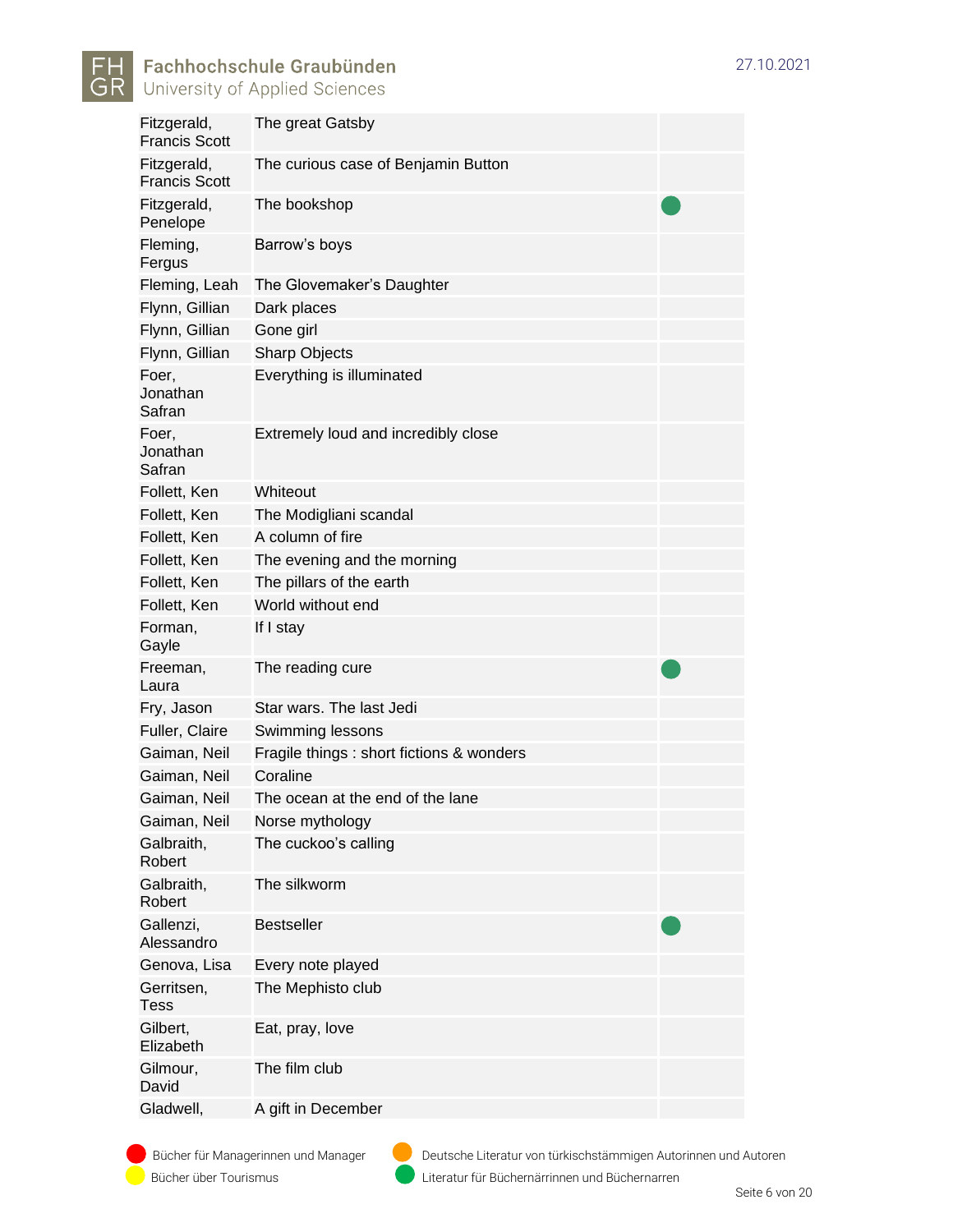

| Jenny                             |                                                   |  |
|-----------------------------------|---------------------------------------------------|--|
| Golden,<br>Arthur                 | Memoirs of a geisha                               |  |
| Golding,<br>William               | Lord of the flies                                 |  |
| Goldratt,<br>Eliyahu              | Isn't it obvious?                                 |  |
| Goldratt,<br>Eliyahu              | Critical chain                                    |  |
| Goldstone,<br>Lawrence            | The astronomer                                    |  |
| Goodman,<br>Allegra               | Intuition                                         |  |
| Goodman,<br>Allegra               | The cookbook collector                            |  |
| Gowar,<br>Imogen<br><b>Hermes</b> | The Mermaid and Mrs. Hancock                      |  |
| Green, Jane                       | The accidental husband                            |  |
| Green, John                       | The fault in our stars                            |  |
| Green, John                       | Paper towns                                       |  |
| Gregory,<br>Philippa              | The taming of the queen                           |  |
| Gregory,<br>Philippa              | The last Tudor                                    |  |
| Griffin, Anne                     | When all is said                                  |  |
| Grisham,<br>John                  | The pelican brief                                 |  |
| Grisham,<br>John                  | Gray mountain                                     |  |
| Grisham,<br>John                  | A time to kill                                    |  |
| Grisham,<br>John                  | Sycamore row                                      |  |
| Grisham,<br>John                  | The litigators                                    |  |
| Grisham,<br>John                  | The Rooster Bar                                   |  |
| Grisham,<br>John                  | The Reckoning                                     |  |
| Gruen, Sara                       | Water for elephants                               |  |
| Haddon, Mark                      | The curious incident of the dog in the night-time |  |
| Haddon, Mark                      | Boom (or 70'000 light years)                      |  |
| Haig, Matt                        | The midnight library                              |  |
| Halls, Stacey                     | The familiars                                     |  |
| Halpern,<br>Justin                | Sh <sup>*</sup> t my dad says                     |  |
| Hamid,                            | The reluctant fundamentalist                      |  |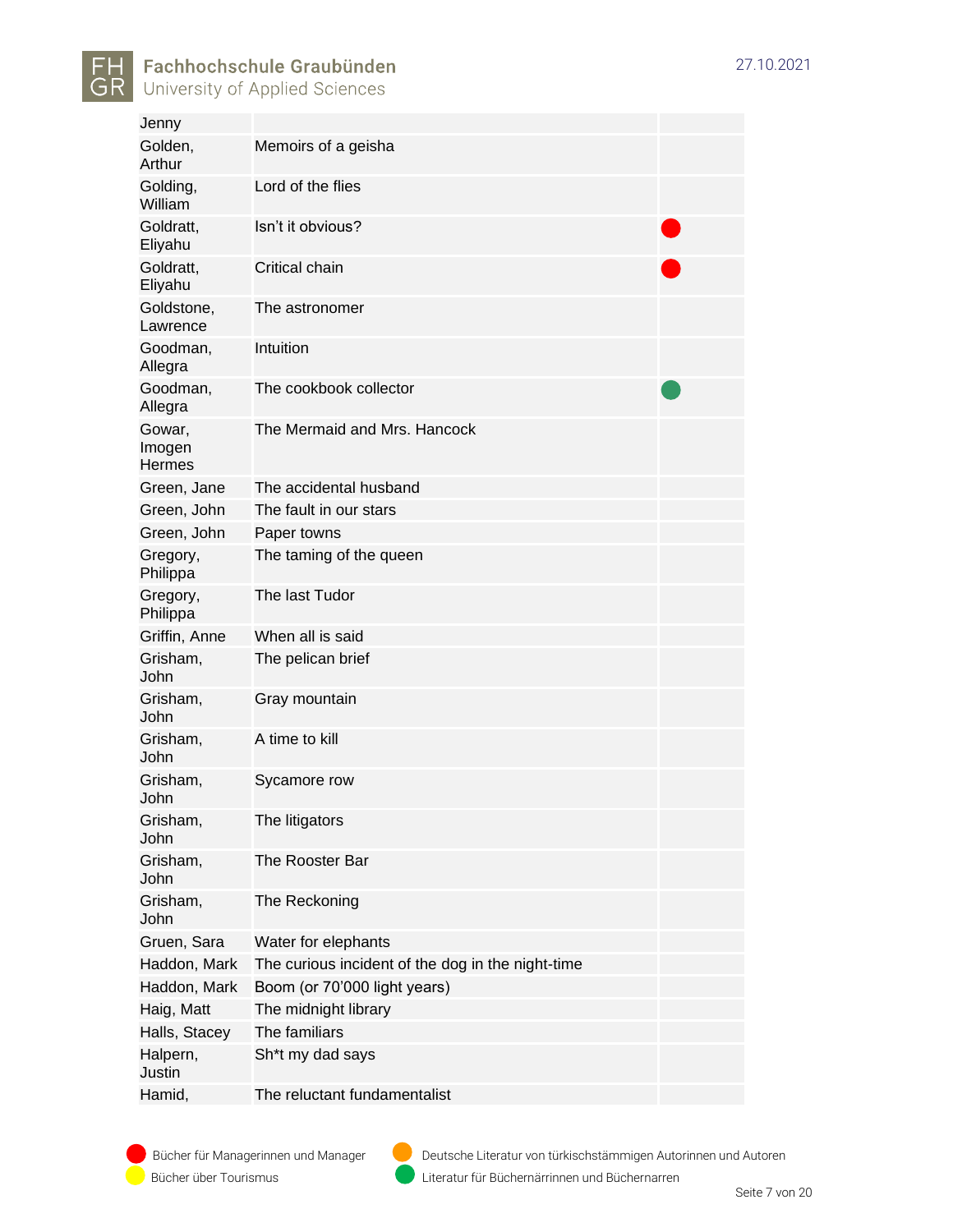

| Mohsin                    |                                        |
|---------------------------|----------------------------------------|
| Hanks, Tom                | <b>Uncommon Type Some stories</b>      |
| Harris,<br>Jonathan       | The strawberry thief                   |
| Hawkins,<br>Paula         | The girl on the train                  |
| Hayes-<br>McCoy, Felitiy  | The library at the edge of the world   |
| Healey,<br>Emma           | Elizabeth is missing                   |
| Hemingway,<br>Ernest      | For whom the bell tolls                |
| Hiaasen, Carl             | Squeeze me                             |
| Hislop,<br>Victoria       | The Island                             |
| Hobson,<br><b>Brandon</b> | Where the dead sit talking             |
| Hogan, Ruth               | The keeper of lost things              |
| Hornby, Nick              | <b>High fidelity</b>                   |
| Hornby, Nick              | About a boy                            |
| Hornby, Nick              | How to be good                         |
| Hornby, Nick              | A long way down                        |
| Hornby, Nick              | An education : the screenplay          |
| Hornby, Nick              | Juliet, naked                          |
| Hornby, Nick              | Slam                                   |
| Hornby, Nick              | Funny girl                             |
| Hornby, Nick              | State of the union                     |
| Hosseini,<br>Khaled       | The kite runner                        |
| Hosseini,<br>Khaled       | A thousand splendid suns               |
| Huxley,<br>Aldous         | Brave new world                        |
| Idle, Eric                | Always look on the bright side of life |
| Irving, John              | Last night in twisted river            |
| Ishiguro,<br>Kazuo        | Never let me go                        |
| Ishiguro,<br>Kazuo        | The buried giant                       |
| Ishiguro,<br>Kazuo        | Klara and the sun                      |
| Ivey, Eowyn               | The snow child                         |
| James, Peter              | Looking good dead                      |
| Jess-Cooke,<br>Carolyn    | The guardian angel's journal           |
| Johansen,<br>Erika        | The queen of the tearling              |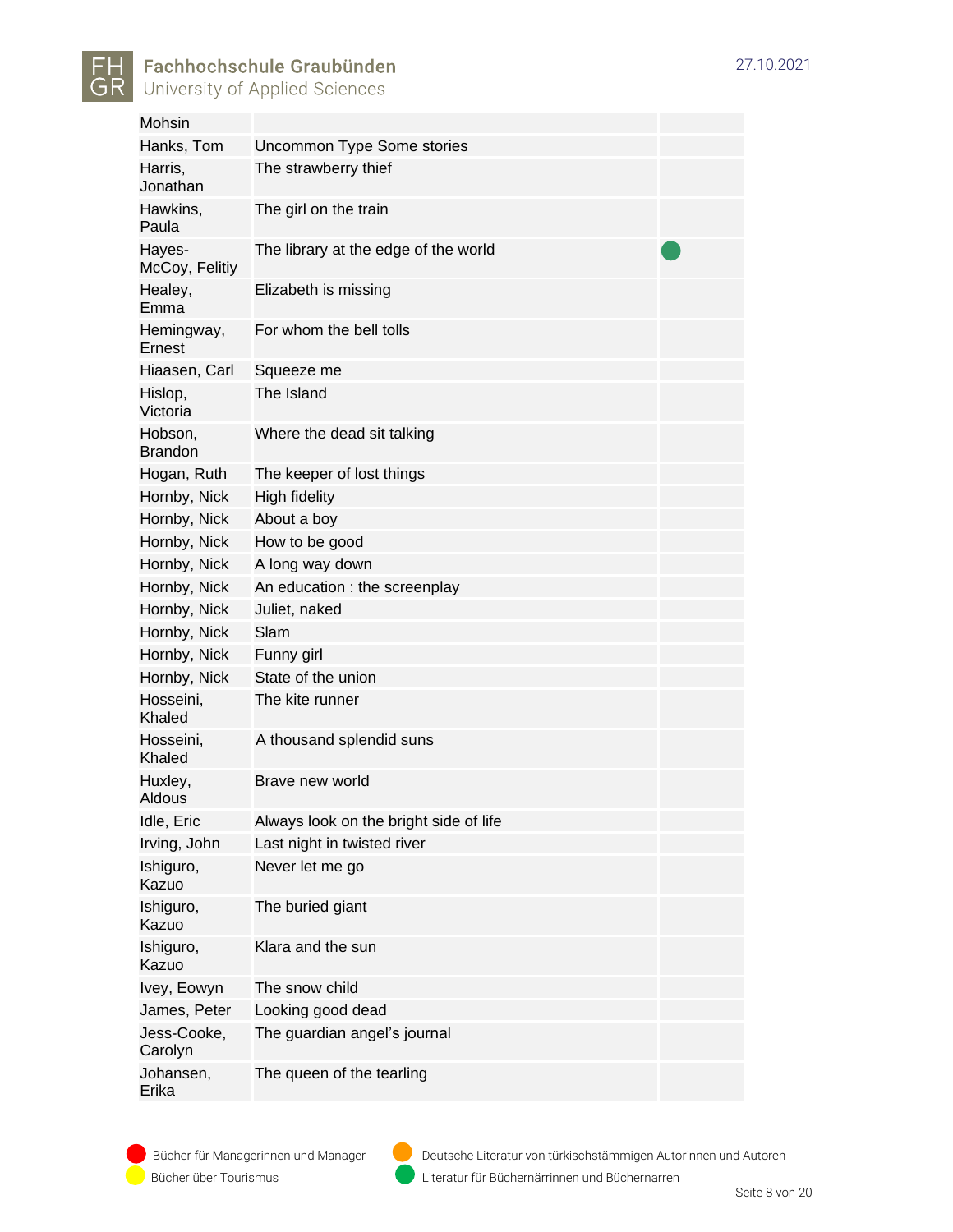

| Johansen,<br>Erika  | The invasion of the tearling                                                          |  |
|---------------------|---------------------------------------------------------------------------------------|--|
| Jonasson,<br>Jonas  | The girl who saved the king of Sweden                                                 |  |
| Joyce, Rachel       | The unlikely pilgrimage of Harold Fry                                                 |  |
| Joyce, Rachel       | Perfect                                                                               |  |
| Joyce, Rachel       | The love song of Miss Queenie Hennessy                                                |  |
| July, Miranda       | No one belongs here more than you                                                     |  |
| Kahn,<br>Vaseem     | The unexpected inheritance of inspector Chopra                                        |  |
| Kaur, Rupi          | Milk and honey                                                                        |  |
| Kaur, Rupi          | The sun and her flowers                                                               |  |
| Kazan, Philip       | The painter of souls                                                                  |  |
| Kelk, Lindsey       | I heart New York                                                                      |  |
| Kennedy, A.         | The little snake                                                                      |  |
| Keyes,<br>Marian    | The brightest star in the sky                                                         |  |
| Keyes,<br>Marian    | The mystery of Mercy Close                                                            |  |
| Keyes,<br>Marian    | The woman who stole my life                                                           |  |
| Khadivi, Laleh      | The age of orphans                                                                    |  |
| Kidd, Sue<br>Monk   | The secret life of bees                                                               |  |
| Kidd, Sue<br>Monk   | The invention of wings                                                                |  |
| King, Russ          | It takes teamwork to tango: a business novel                                          |  |
| King, Stephen       | The green mile                                                                        |  |
| Kinsella,<br>Sophie | Remember me?                                                                          |  |
| Kinsella,<br>Sophie | Mini shopaholic                                                                       |  |
| Kinsella,<br>Sophie | l've got your number                                                                  |  |
| Kinsella,<br>Sophie | Confessions of a shopaholic (Originaltitel: The secret<br>dreamworld of a shopaholic) |  |
| Kinsella,<br>Sophie | The secret dreamworld of a shopaholic                                                 |  |
| Kinsella,<br>Sophie | The undomestic goddess                                                                |  |
| Kinsella,<br>Sophie | My not so perfect life                                                                |  |
| Kinsella,<br>Sophie | Surprise Me                                                                           |  |
| Kinsella,<br>Sophie | Christmas shopaholic                                                                  |  |
| Kobek, Jarett       | Only Americans burn in hell                                                           |  |

Bücher über Tourismus Literatur für Büchernärrinnen und Büchernarren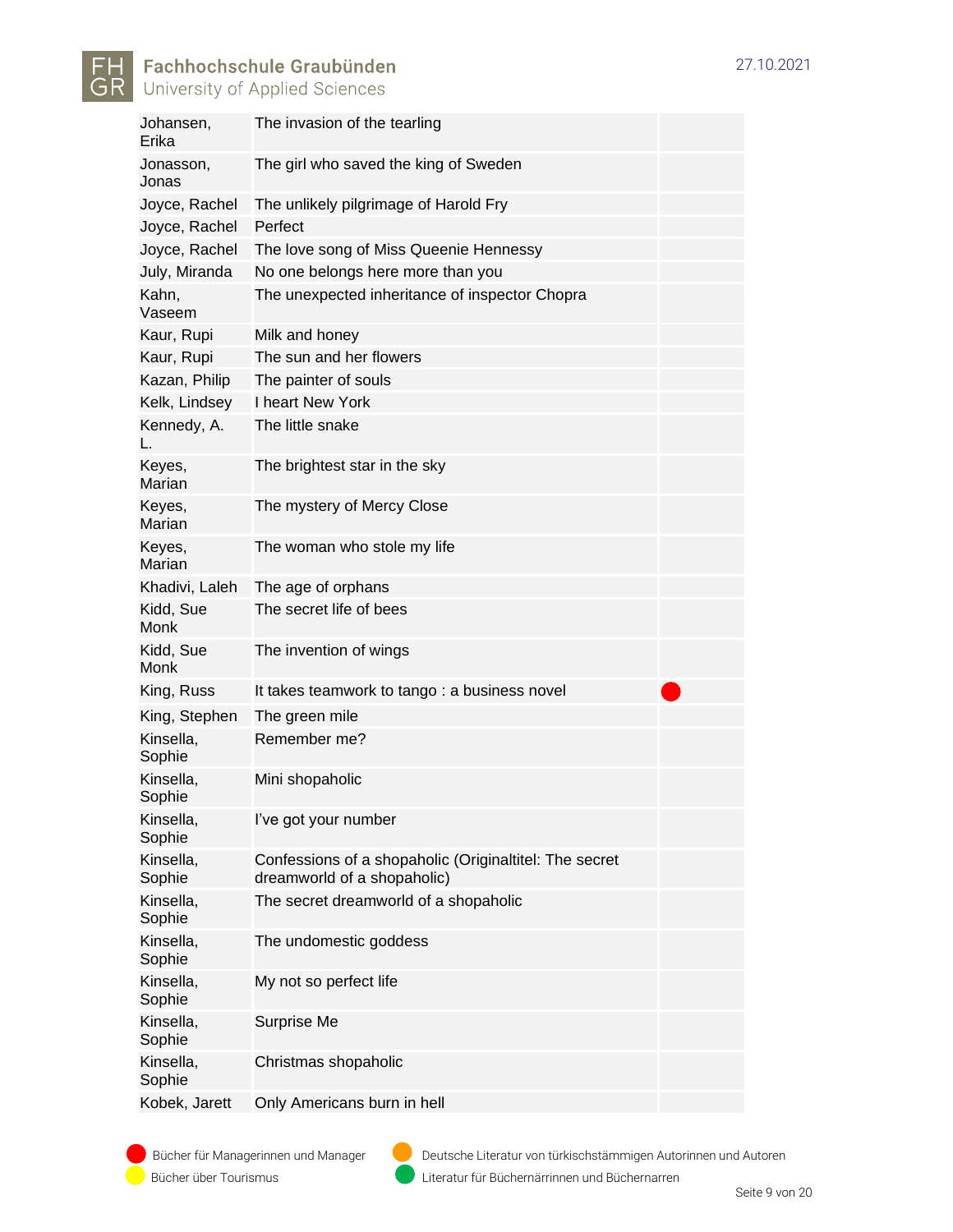

|  | 0.2021 |
|--|--------|

| Krakauer, Jon            | Into thin air                                                                  |
|--------------------------|--------------------------------------------------------------------------------|
| Krakauer, Jon            | Into the wild                                                                  |
| Kushner,<br>Rachel       | <b>Telex from Cuba</b>                                                         |
| Laam,<br>Jennifer        | The lost season of love and snow                                               |
| Lagercrantz,<br>David    | The girl in the spider's web (continuing Stieg Larssons's<br>Millenium series) |
| Lahiri,<br>Jhumpa        | <b>Unaccustomed Earth</b>                                                      |
| Lahiri,<br>Jhumpa        | Interpreter of maladies                                                        |
| Lanchester,<br>John      | Capital                                                                        |
| Lanchester,<br>John      | The Wall                                                                       |
| Larsson,<br>Stieg        | The girl with the dragon tattoo                                                |
| Larsson,<br><b>Stieg</b> | The girl who kicked the hornets' nest                                          |
| Larsson,<br><b>Stieg</b> | The girl who played with fire                                                  |
| Lee, Harper              | To kill a mockingbird                                                          |
| Lee, Laurie              | Cider with Rosie                                                               |
| Lehane,<br>Dennis        | Shutter Island                                                                 |
| Leon, Dona               | <b>Trace elements</b>                                                          |
| Leon, Donna              | Death in a strange country                                                     |
| Leon, Donna              | The girl of his dreams                                                         |
| Leon, Donna              | The golden egg                                                                 |
| Leon, Donna              | The jewels of paradise                                                         |
| Leon, Donna              | By its cover                                                                   |
| Leon, Donna              | The waters of eternal youth                                                    |
| Leon, Donna              | Falling in love                                                                |
| Leon, Donna              | Earthly remains                                                                |
| Leon, Donna              | The temptation of forgiveness                                                  |
| Leon, Donna              | Unto us a son is given                                                         |
| Lessing, Doris           | The fifth child                                                                |
| Lindsay, Jeff            | Darkly dreaming Dexter                                                         |
| Liu, Cixin               | The tree-body problem                                                          |
| Liu, Cixin               | The dark forest                                                                |
| Liu, Cixin               | Death's end                                                                    |
| Lodge, David             | The campus trilogy                                                             |
| Lodge, David             | Changing places                                                                |
| Lovett,<br>Charlie       | The bookman's tale                                                             |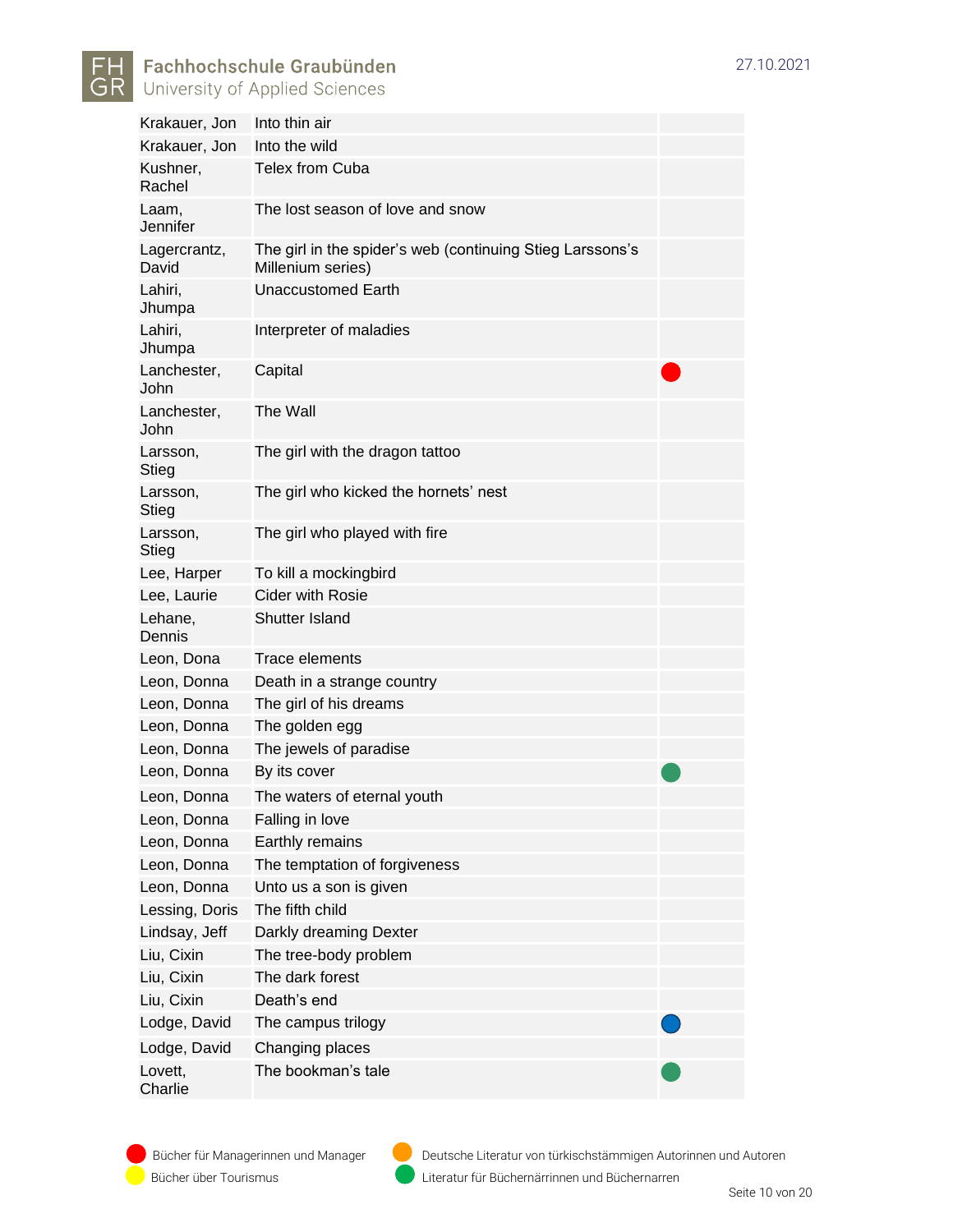

| Lukes, Martin              | Who moved my blackberry?                                           |
|----------------------------|--------------------------------------------------------------------|
| Lupton,<br>Rosamund        | Sister                                                             |
| MacRea,<br><b>Molly</b>    | Plaid and Plagiarism                                               |
| MacRea,<br><b>Molly</b>    | Scones and scoundrels                                              |
| Malik, Rachel              | Miss Boston and Miss Hargreaves                                    |
| Manguel,<br>Alberto        | The library at night                                               |
| Maniscalco,<br>Kerri       | Stalking Jack the Ripper                                           |
| Maniscalco,<br>Kerri       | <b>Escaping from Houdini</b>                                       |
| Maniscalco,<br>Kerri       | <b>Hunting Prince Dracula</b>                                      |
| Maniscalco,<br>Kerri       | Capturing the Devil                                                |
| Mantel, Hilary             | Wolf hall                                                          |
| Martin,<br>Andrew          | Soot                                                               |
| Martin,<br>Charles         | The mountain between us                                            |
| Martin,<br>George R.R.     | Nightflyers                                                        |
| Martin,<br>George R.R.     | A game of thrones                                                  |
| Martin,<br>George R.R.     | A clash of kings                                                   |
| Martin,<br>George R.R.     | A storm of swords                                                  |
| Martin,<br>George R.R.     | A feast for crows                                                  |
| Martin,<br>George R.R.     | A dance with dragons                                               |
| Martin,<br>George R.R.     | A knight of the seven kingdoms                                     |
| Martin,<br>George R.R.     | Fire and blood. 300 years before A game of thrones                 |
| Mattison,<br>Alice         | The book borrower                                                  |
| Mayle, Peter               | A good year                                                        |
| McBride,<br>James          | The good lord bird                                                 |
| McCall Smith,<br>Alexander | The No.1 ladies' detective agency                                  |
| McCall Smith,<br>Alexander | The No.1 ladies' detective agency: Morality for beautiful<br>girls |
| McCall Smith,              | The No.1 ladies' detective agency : The full cupboard of           |

Bücher über Tourismus Literatur für Büchernärrinnen und Büchernarren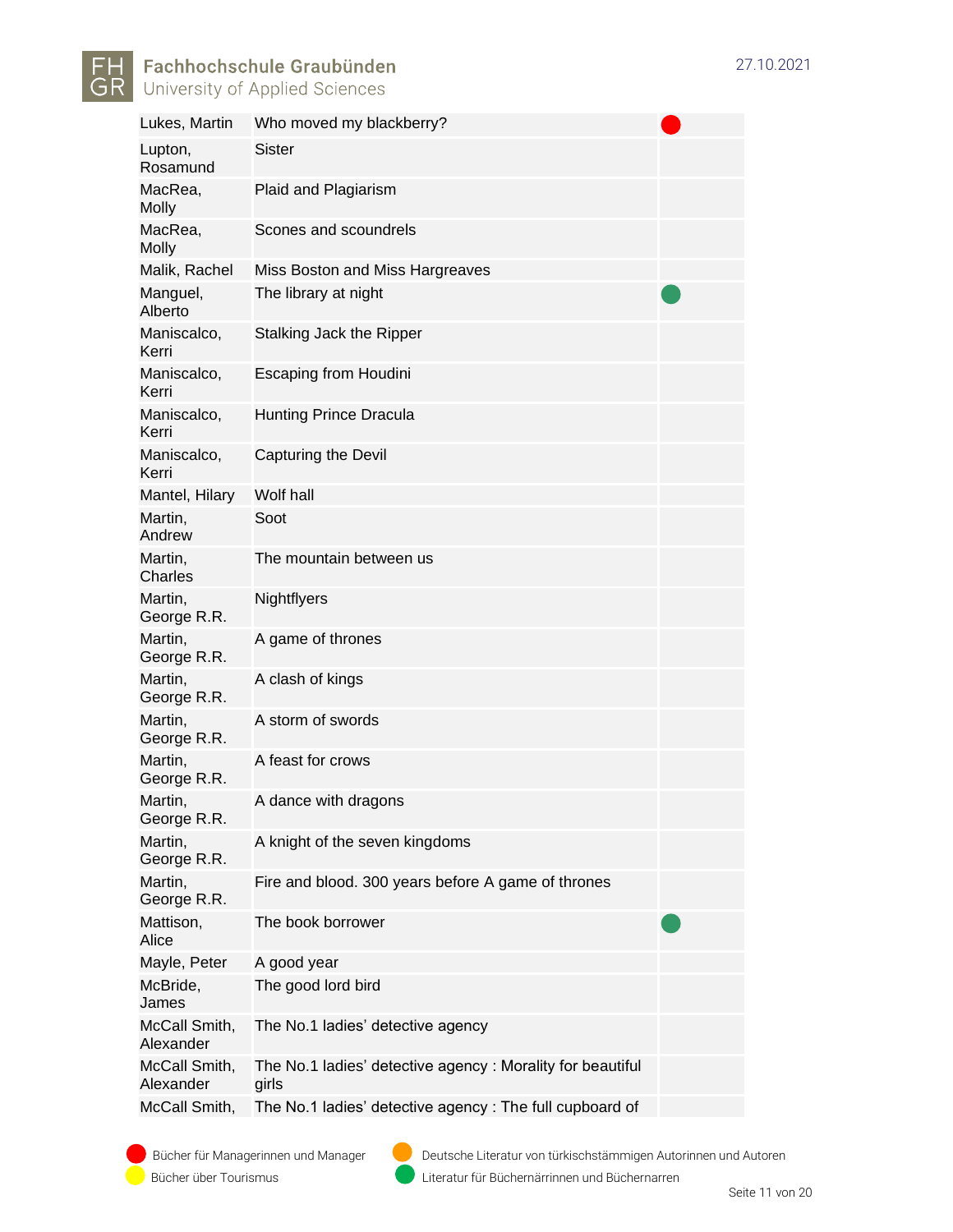

| Alexander                  | life                                                                            |
|----------------------------|---------------------------------------------------------------------------------|
| McCall Smith,<br>Alexander | The No.1 ladies' detective agency : In the company of<br>cheerful ladies        |
| McCall Smith,<br>Alexander | The No.1 ladies' detective agency : The Limpopo<br>Academy Of Private Detection |
| McCall Smith,<br>Alexander | The No.1 ladies' detective agency: The Kalahari typing<br>school for men        |
| McCall Smith,<br>Alexander | The No.1 ladies' detective agency: Tea time for the<br>traditionally built      |
| McCall Smith,<br>Alexander | The No.1 ladies' detective agency: The minor<br>adjustment beauty salon         |
| McCall Smith,<br>Alexander | The No.1 ladies' detective agency: The handsome<br>man's de luxe café           |
| McCall Smith,<br>Alexander | The No.1 ladies' detective agency: To the land long lost<br>friends             |
| McCall Smith,<br>Alexander | The woman who walked in sunshine                                                |
| McCarthy,<br>Cormac        | The road                                                                        |
| McCarthy,<br>Cormac        | All the pretty horses                                                           |
| McCarthy,<br>Cormac        | No country for old men                                                          |
| McCormick,<br><b>Neil</b>  | Killing Bono                                                                    |
| McEwan, lan                | <b>Nutshell</b>                                                                 |
| McEwan, lan                | Atonement                                                                       |
| McEwan, lan                | Solar                                                                           |
| McEwan, lan                | Sweet tooth                                                                     |
| McEwan, lan                | The children act                                                                |
| McFarlane,<br>Mhairi       | You had me at hello                                                             |
| McFarlane,<br>Mhairi       | It's not me it's you                                                            |
| McGinniss,<br>Joe          | The miracle of Castel di Sangro                                                 |
| McGuire, Ian               | The north water                                                                 |
| McLain, Paula              | The Paris wife                                                                  |
| Mengiste,<br>Maaza         | The Shadow King                                                                 |
| Millar, Martin             | The good fairies of New York                                                    |
| Miller, A. D.              | Snowdrops                                                                       |
| Miller,<br>Madeline        | Circe                                                                           |
| Morgenstern,<br>Erin       | The starless sea                                                                |
| Moriarty,<br>Liane         | The husband's secret                                                            |

Bücher über Tourismus Literatur für Büchernärrinnen und Büchernarren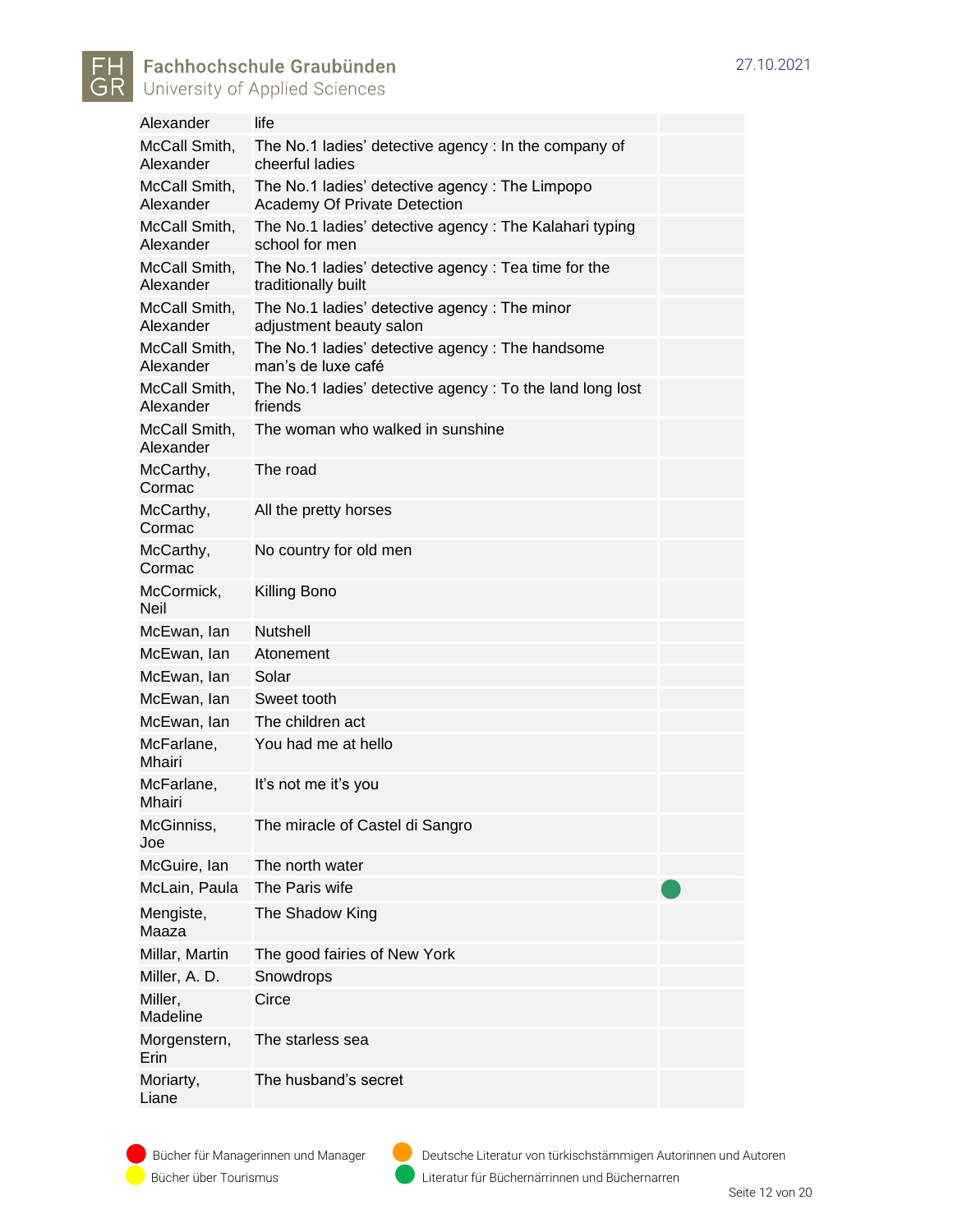

| <b>Big little lies</b>                              |
|-----------------------------------------------------|
| Nine perfect strangers                              |
| The tattooist of Auschwitz                          |
| A mercy                                             |
| <b>Beloved</b>                                      |
| The bluest eye                                      |
| Three cups of tea                                   |
| The secret keeper                                   |
| Me before you                                       |
| The girl you left behind                            |
| The last letter from your lover                     |
| The one plus one                                    |
| Paris for one                                       |
| The horse dancer                                    |
| After you                                           |
| The ship of brides                                  |
| Still me                                            |
| <b>Silver Bay</b>                                   |
| The giver of stars                                  |
| Runaway                                             |
| Too much happiness                                  |
| New selected stories                                |
| Dear life                                           |
| Hateship, friendship, courtship, loveship, marriage |
| Lives of girls and women                            |
| <b>First Person Singular</b>                        |
| After the quake                                     |
| Killing Commendatore                                |
| A wild sheep chase                                  |
| Dance dance dance                                   |
| After dark                                          |
| What I talk about when I talk about running         |
| 1Q84                                                |
|                                                     |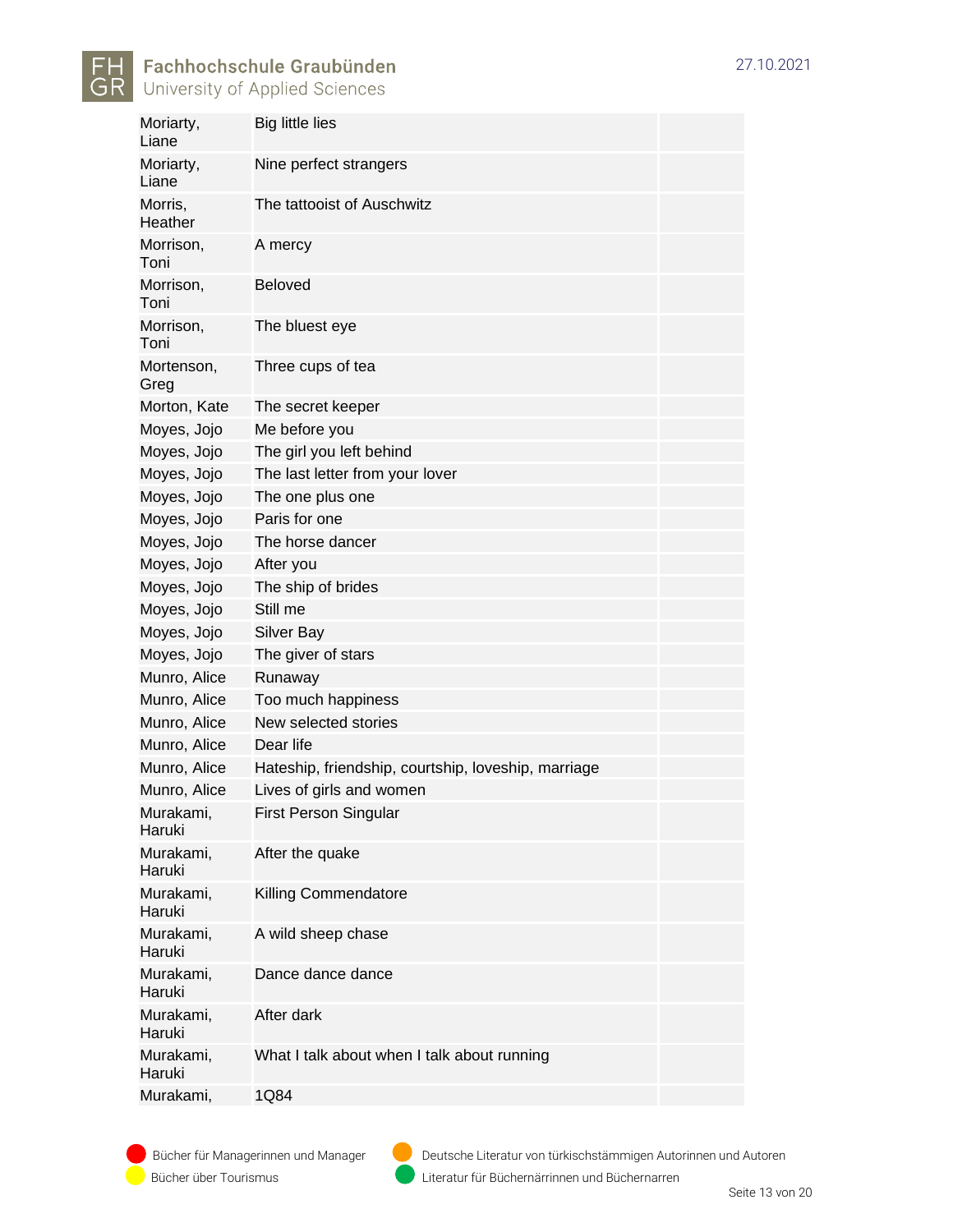

| Haruki                   |                                                                   |  |
|--------------------------|-------------------------------------------------------------------|--|
| Murakami,<br>Haruki      | Kafka on the shore                                                |  |
| Murakami,<br>Haruki      | <b>Birthday Girl</b>                                              |  |
| Murakami,<br>Haruki      | Hear the wind sing                                                |  |
| Murakami,<br>Haruki      | The strange library                                               |  |
| Myant,<br>Maureen        | The search                                                        |  |
| Nafisi, Azar             | Reading Lolita in Teheran : a memoir in books                     |  |
| Nelson,<br>Maggie        | The Argonauts                                                     |  |
| Nicholls,<br>David       | The understudy                                                    |  |
| Nicholls,<br>David       | One day                                                           |  |
| Nicholls,<br>David       | Us                                                                |  |
| Nicholls,<br>David       | Sweet sorrow                                                      |  |
| Niffenegger,<br>Audrey   | The time traveler's wife                                          |  |
| Niffenegger,<br>Audrey   | Her fearful symmetry                                              |  |
| Niven,<br>Jennifer       | Holding up the universe                                           |  |
| Noah, Trevor             | Born a crime                                                      |  |
| O'Kelly,<br>Eugene       | Chasing daylight: how my forthcoming death<br>transformed my life |  |
| O'Reilly, Noel           | Wrecker                                                           |  |
| Obama,<br><b>Barack</b>  | Dreams from my father: a story of race and inheritance            |  |
| O'Nan,<br><b>Stewart</b> | Henry, himself                                                    |  |
| Orlean,<br>Susan         | The library book                                                  |  |
| Orwell,<br>George        | 1984                                                              |  |
| Orwell,<br>George        | Animal farm                                                       |  |
| Otsuka, Julie            | The Buddha in the attic                                           |  |
| Owens, Delia             | Where the crawdads sing                                           |  |
| Owens, Lisa              | Not working                                                       |  |
| Palahniuk,<br>Chuck      | Fight club                                                        |  |
| Paolini,                 | Eragon (Eragon 1)                                                 |  |

Bücher über Tourismus Literatur für Büchernärrinnen und Büchernarren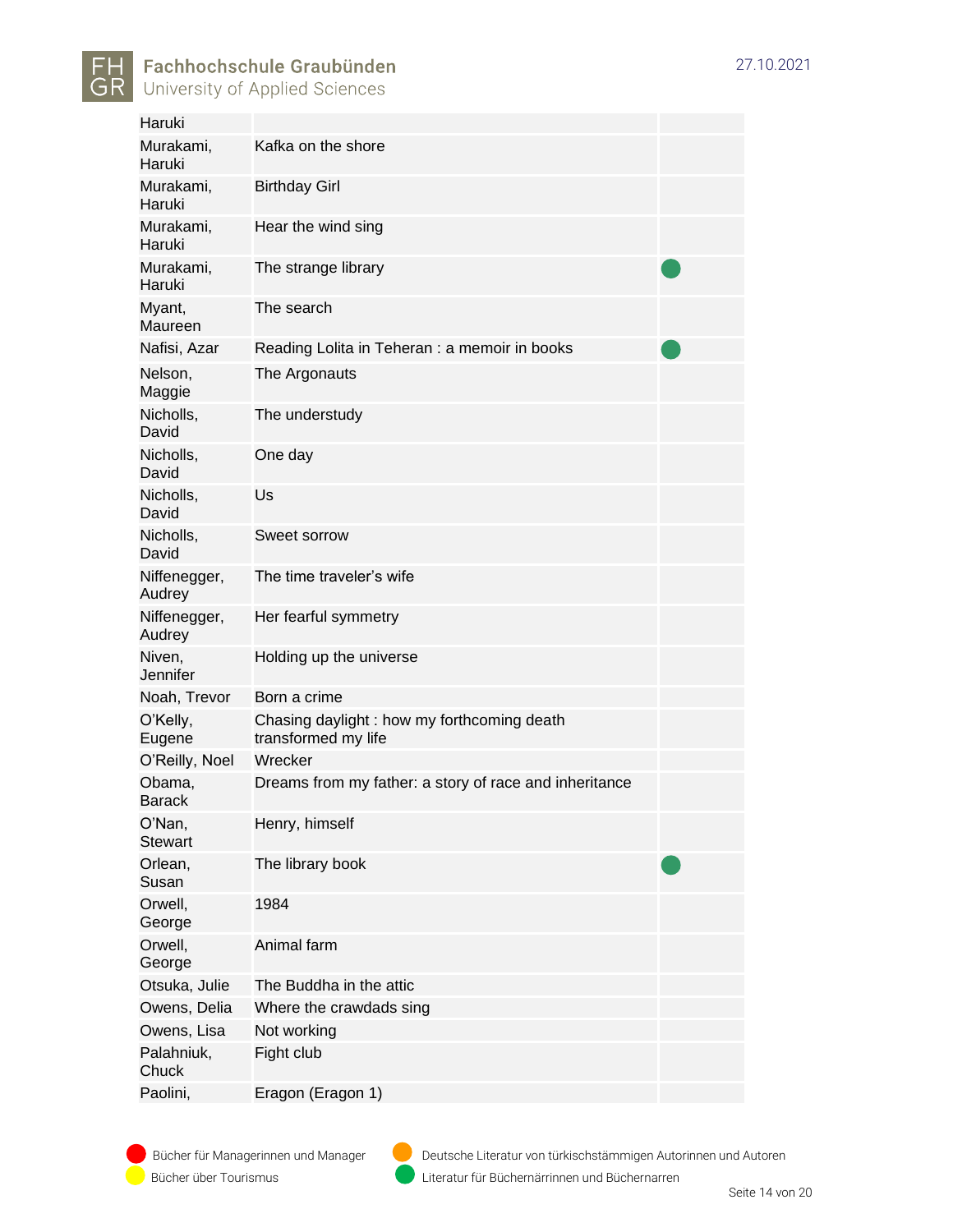

| Christopher                |                                               |
|----------------------------|-----------------------------------------------|
| Paolini,<br>Christopher    | Eldest (Eragon 2)                             |
| Paolini,<br>Christopher    | Brisingr (Eragon 3)                           |
| Paolini,<br>Christopher    | Inheritance or the vault of souls (Eragon 4)  |
| Paolini,<br>Christopher    | The fork, the witch, and the worm             |
| Parkin, Gaile              | Baking cakes in Kigali                        |
| Pateman,<br>R.S.           | The second life of Amy Archer                 |
| Pausch,<br>Randy           | The last lecture                              |
| Peace, David               | The damned Utd                                |
| Pearse,<br>Lesley          | The House Across the street                   |
| Pennington,<br>PJ          | <b>Breakroom blues</b>                        |
| Perry, Sarah               | The Essex serpent                             |
| Picoult, Jodi              | Change of heart : a novel                     |
| Picoult, Jodi              | My sister's keeper                            |
| Picoult, Jodi              | Nineteen minutes                              |
| Potter,<br>Alexandra       | Me and Mr Darcy                               |
| Potter.<br>Alexandra       | You're the one that I don't want              |
| Potter,<br>Alexandra       | Who's that girl?                              |
| Powell, Julie              | Julie & Julia: my year of cooking dangerously |
| Pratchett,<br><b>Terry</b> | The long earth                                |
| Pratchett,<br>Terry        | The colour of magic                           |
| Pratchett,<br><b>Terry</b> | The light fantastic                           |
| Pratchett,<br><b>Terry</b> | Equal rites                                   |
| Pratchett,<br><b>Terry</b> | Mort                                          |
| Pratchett,<br><b>Terry</b> | Sourcery                                      |
| Pratchett,<br><b>Terry</b> | <b>Wyrd Sisters</b>                           |
| Price, Steven              | By gaslight                                   |
| Purcell, Laura             | The silent companions                         |
| Pym, Barbara               | <b>Excellent Women</b>                        |
| Rand, Ayn                  | Atlas shrugged                                |

Bücher über Tourismus Literatur für Büchernärrinnen und Büchernarren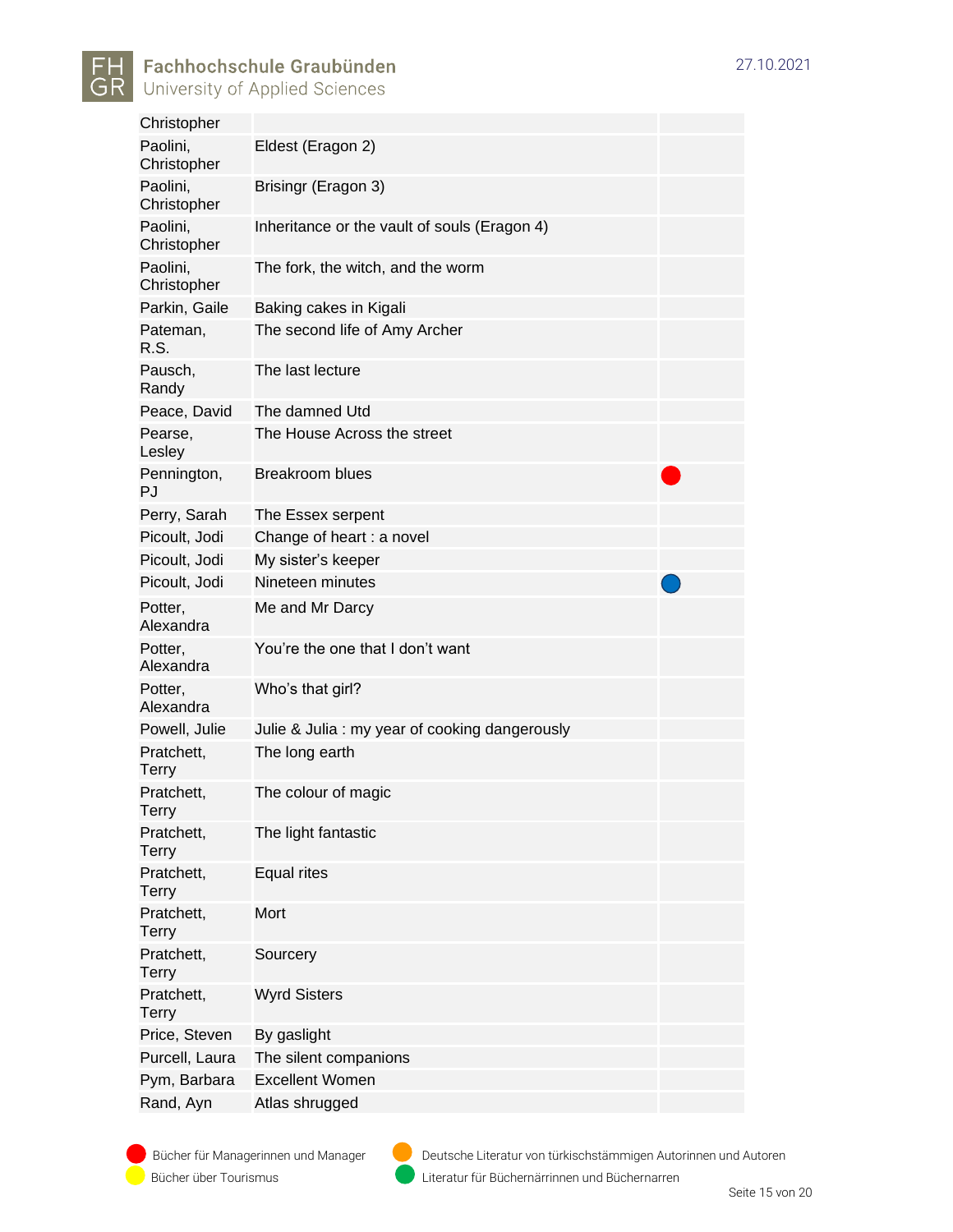

| Rankin, lan                  | A cool head                                                 |  |
|------------------------------|-------------------------------------------------------------|--|
| Rankin, lan                  | Standing in another man's grave                             |  |
| Ransom, Sue<br>C.            | Scattering Like Light                                       |  |
| Rayner,<br>Sarah             | One moment, one morning                                     |  |
| Rendell, Ruth                | The thief                                                   |  |
| Riordan, Rick                | Percy Jackson and the lightning thief (Percy Jackson 1)     |  |
| Riordan, Rick                | Percy Jackson and the sea of monsters (Percy Jackson<br>2)  |  |
| Riordan, Rick                | Percy Jackson and the Titan's curse (Percy Jackson 3)       |  |
| Roberts,<br>Gregory<br>David | Shantaram                                                   |  |
| Roberts, Nora                | Vision in white (the bride quartet, 1)                      |  |
| Roberts, Nora                | Bed of roses (the bride quartet, 2)                         |  |
| Roberts, Nora                | Savor the moment (the bride quartet, 3)                     |  |
| Roberts, Nora                | Happy ever after (the bride quartet, 4)                     |  |
| Robinson,<br>Marilynne       | Gilead                                                      |  |
| Ronson, Jon                  | The men who stare at goats                                  |  |
| Rooney, Sally                | Normal people                                               |  |
| Rooney, Sally                | Conversations with friends                                  |  |
| Roth, Philip                 | The human stain                                             |  |
| Roth, Philip                 | Indignation                                                 |  |
| Rowling, J. K.               | Harry Potter and the philosopher's stone (I)                |  |
| Rowling, J. K.               | Harry Potter and the chamber of secrets (II)                |  |
| Rowling, J. K.               | Harry Potter and the prisoner of Azkaban (III)              |  |
| Rowling, J. K.               | Harry Potter and the goblet of fire (IV)                    |  |
| Rowling, J. K.               | Harry Potter and the order of the phoenix (V)               |  |
| Rowling, J. K.               | Harry Potter and the half-blood prince (VI)                 |  |
| Rowling, J. K.               | Harry Potter and the deathly hallows (VII)                  |  |
| Rowling, J. K.               | Harry Potter and the cursed child (VIII)                    |  |
| Rowling, J. K.               | The casual vacancy                                          |  |
| Rowling, J. K.               | Fantastic beasts & where to find them                       |  |
| Rowling, J. K.               | Fantastic beasts. The crimes of Grindelwald                 |  |
| Rushdie,<br>Salman           | The golden house                                            |  |
| Rushdie,<br>Salman           | Quichotte                                                   |  |
| Sachar, Louis                | Holes                                                       |  |
| Salinger,<br>Jerome David    | The catcher in the rye                                      |  |
| Sankovitch,<br>Nina          | Tolstoy and the purple chair: my year of magical<br>reading |  |
| Sansom, Ian                  | The bad book affair                                         |  |

Bücher über Tourismus Literatur für Büchernärrinnen und Büchernarren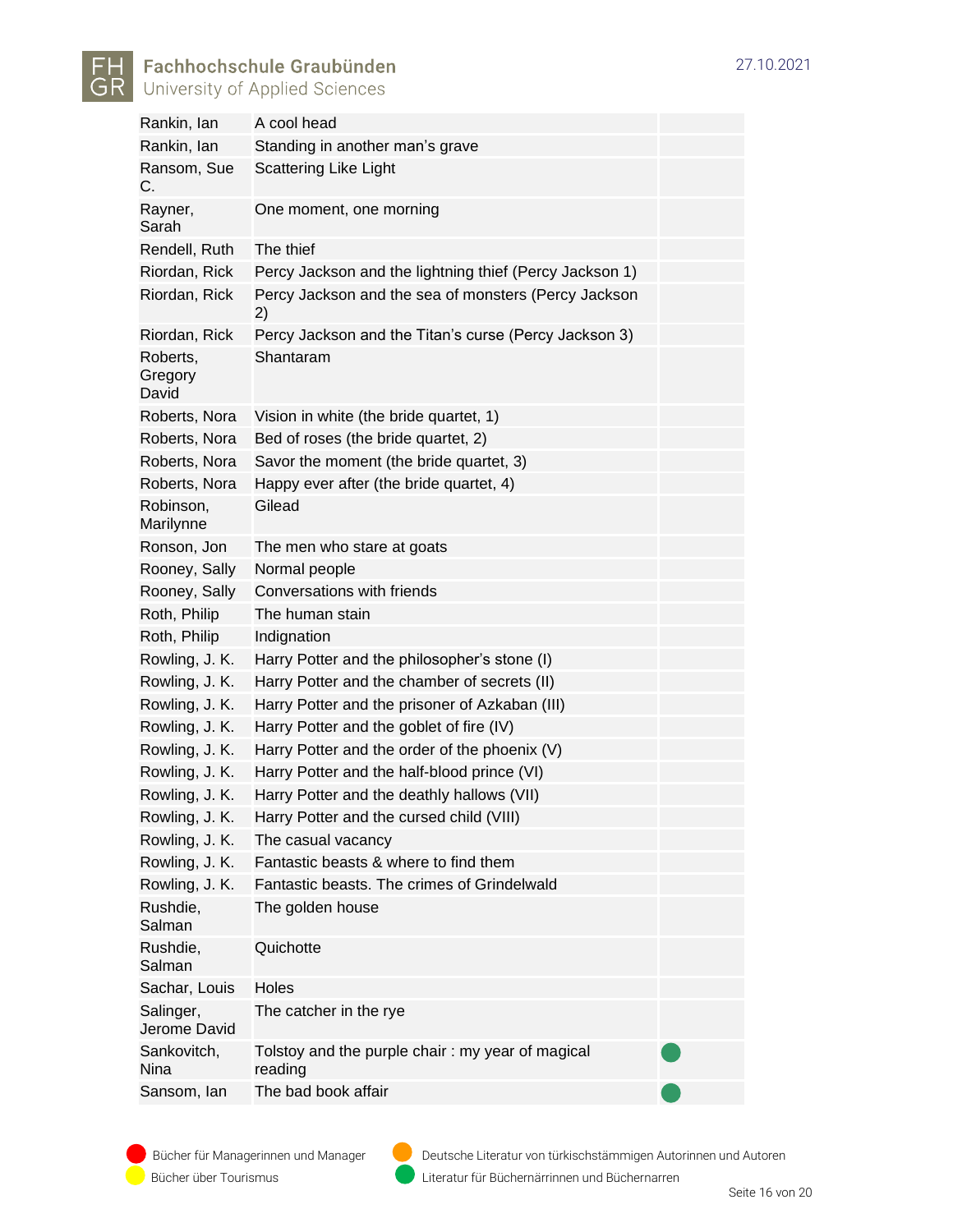



| Sansom, Ian                             | The mobile library: Mr Dixon disappears                 |  |
|-----------------------------------------|---------------------------------------------------------|--|
| Sansom, Ian                             | The case of the missing books: a mobile library mystery |  |
| Sansom, Ian                             | The mobile library: The delegates' choice               |  |
| Sansom, Ian                             | The mobile library: The book stops here                 |  |
| Saunders,<br>George                     | Lincoln in the Bardo                                    |  |
| Savage, Sam                             | Firmin                                                  |  |
| Schwalbe,<br>Will                       | The end of your life book club                          |  |
| Sebold, Alice                           | The lovely bones                                        |  |
| Sedaris,<br>David                       | Calypso                                                 |  |
| See, Lisa                               | Snow flower and the secret fan                          |  |
| Segal, Erich                            | Love story                                              |  |
| Shaffer, Mary<br>Ann; Barrows,<br>Annie | The Guernsey literary and potato peel pie society       |  |
| Shelley, Mary<br>Wollstonecraft         | Frankenstein                                            |  |
| Shriver,<br>Lionel                      | We need to talk about Kevin                             |  |
| Shteyngart,<br>Gary                     | Super sad true love story                               |  |
|                                         |                                                         |  |
| Simses, Mary                            | The irresistible Blueberry Bakeshop & Café              |  |
| Simsion,<br>Graeme                      | The Rosie project                                       |  |
| Simsion,<br>Graeme                      | The Rosie effect                                        |  |
| Simsion,<br>Graeme                      | Two steps forward                                       |  |
| Simsion,<br>Graeme                      | The Rosie result                                        |  |
| Sittenfeld,<br>Curtis                   | The man of my dreams                                    |  |
| Sloan, Robin                            | Mr. Penumbra's 24-hour bookstore                        |  |
| Smith, Ali                              | Public library and other stories                        |  |
| Smith, Zadie                            | On beauty                                               |  |
| Smith, Zadie                            | <b>NW</b>                                               |  |
| Smith, Zadie                            | Swing time                                              |  |
| Snowden,<br>Edward                      | Permanent record                                        |  |
| Sparks,<br><b>Nicholas</b>              | A walk to remember                                      |  |
| Sparks,<br>Nicholas                     | The choice                                              |  |

Bücher für Managerinnen und Manager Deutsche Literatur von türkischstämmigen Autorinnen und Autoren Bücher über Tourismus Literatur für Büchernärrinnen und Büchernarren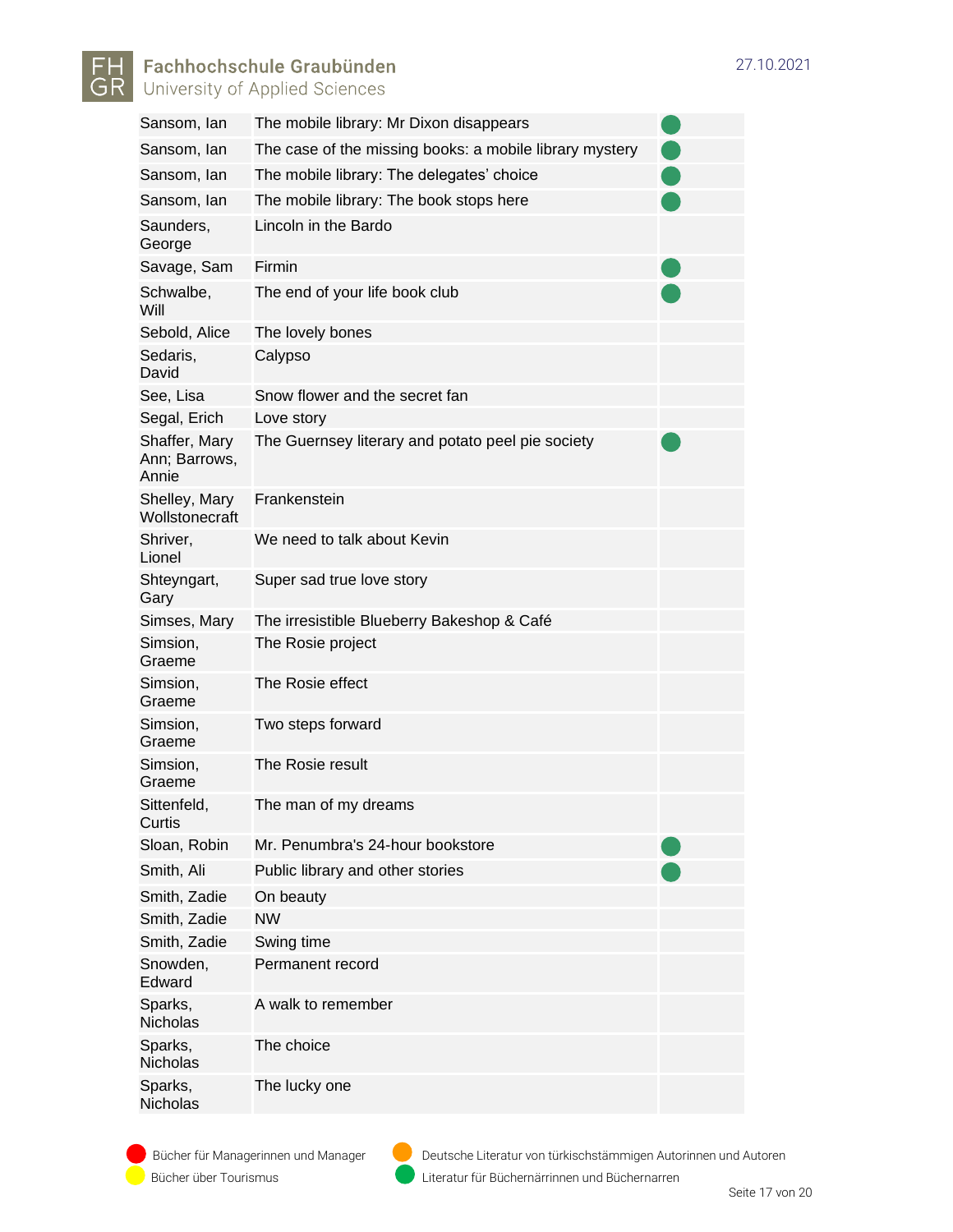



| Sparks,<br><b>Nicholas</b>        | Every breath                                                             |  |
|-----------------------------------|--------------------------------------------------------------------------|--|
| Stachniak,<br>Eva                 | The chosen maiden                                                        |  |
| Stapley,<br>Marissa               | Things to do when it's raining                                           |  |
| Staubyn,<br>Edward                | Lost for words                                                           |  |
| Stedman, M.<br>L.                 | The light between oceans                                                 |  |
| Steinbeck,<br>John                | The grapes of wrath                                                      |  |
| Steinbeck,<br>John                | Of mice and men                                                          |  |
| Stevenson,<br><b>Robert Louis</b> | The strange case of Dr. Jekyll and Mr. Hyde and other<br>tales of terror |  |
| Stockett,<br>Kathryn              | The help                                                                 |  |
| Strayed,<br>Cheryl                | Wild: From lost and found on the pacific crest trail                     |  |
| Strout.<br>Elizabeth              | My name is Lucy Barton                                                   |  |
| Stuart, Julia                     | The pigeon pie mystery                                                   |  |
| Stuart, Julia                     | The tower, the zoo and the tortoise                                      |  |
| Stuart, Julia                     | Balthazar Jones and the Tower of London Zoo                              |  |
| Sullivan,<br>Matthew              | Midnight at the bright ideas bookstore                                   |  |
| Swanson,<br>Cynthia               | The bookseller                                                           |  |
| Swanson,<br>Peter                 | The kind worth killing                                                   |  |
| Swarup,<br>Vikas                  | Slumdog millionaire                                                      |  |
| Swift, Graham                     | Wish you were here                                                       |  |
| Syson, Lydia                      | Mr Peacock's possessions                                                 |  |
| Thien,<br>Madeleine               | Do not say we have nothing                                               |  |
| Thomas,<br>Rosie                  | The illusionists                                                         |  |
| Thompson,<br>Hunter S.            | The rum diary                                                            |  |
| Tolkien,<br>J.R.R.                | The Hobbit                                                               |  |
| Torday, Paul                      | Salmon Fishing in the Yemen                                              |  |
| Trigiani,<br>Adriana              | Very Valentine                                                           |  |
| Tuttle, Susan                     | Inside outlandish                                                        |  |
| Twain, Mark                       | The adventures of Tom Sawyer                                             |  |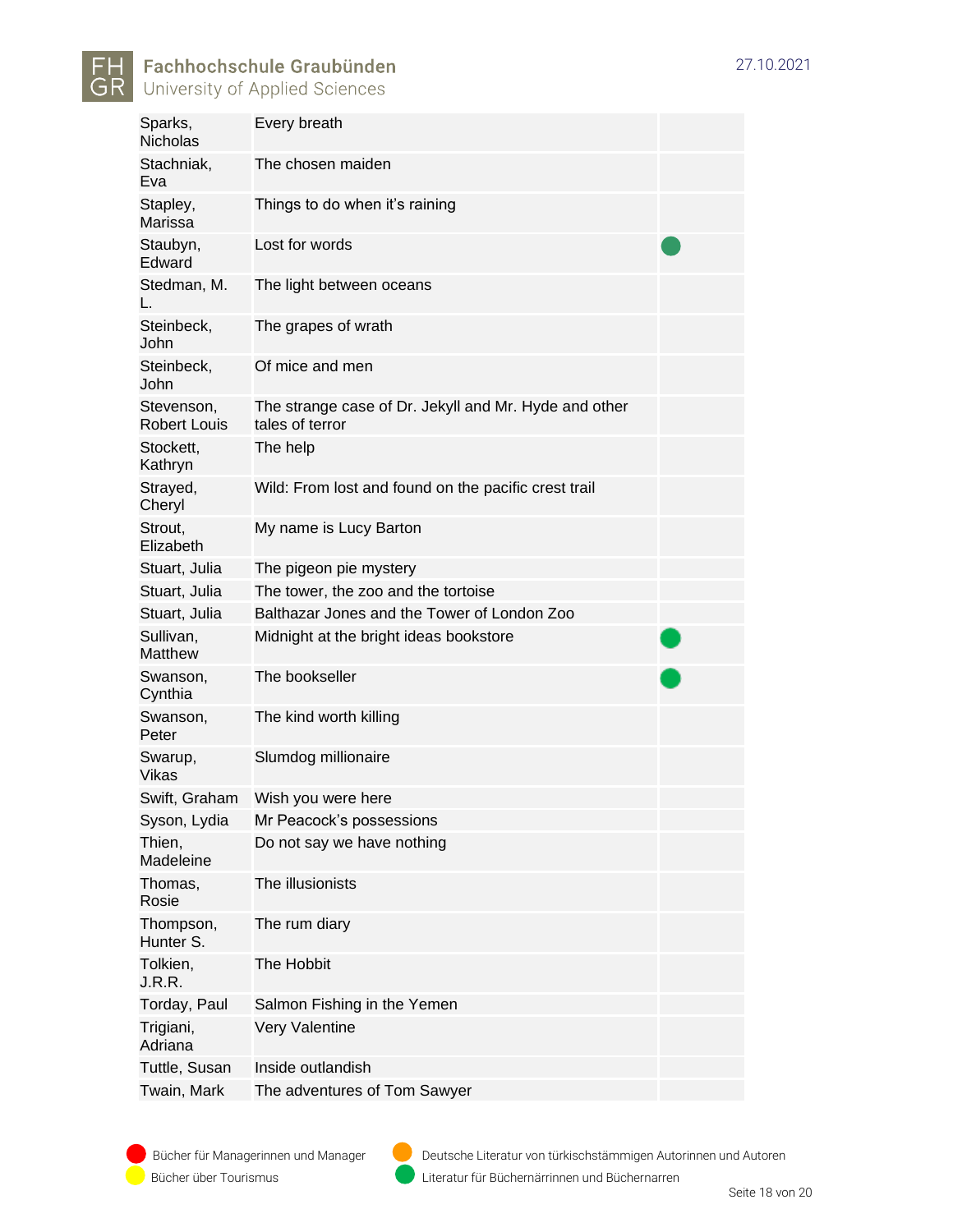



| Twain, Mark                    | The adventures of Huckleberry Finn                          |
|--------------------------------|-------------------------------------------------------------|
| Union,<br>Gabrielle            | We're going to need more wine                               |
| Vance, J.D.                    | Hillbilly elegy: a memoir of a family and culture in crisis |
| Walker,<br>Martin              | The resistance man                                          |
| Webber,<br><b>Andrew Lloyd</b> | Unmasked                                                    |
| Weir, Andy                     | Artemis                                                     |
| Weisberger,<br>Lauren          | The devil wears Prada                                       |
| Weist, Julia                   | Sexy librarian                                              |
| Whitehead,<br>Colson           | The underground railroad                                    |
| Whitehouse,<br>David           | Mobile library                                              |
| Wiesel, Elie                   | Night                                                       |
| Wilde, Oscar                   | The picture of Dorian Gray                                  |
| Williams,<br>John              | Butcher's crossing                                          |
| Wolff, Tobias                  | Old school                                                  |
| Woolf,<br>Virginia             | Mrs. Dalloway                                               |
| Woolf,<br>Virginia             | Orlando                                                     |
| Wright, Kim                    | The Canterbury sisters                                      |
| Yalom, D.<br>Irvin             | The spinoza problem                                         |
| Yamashita,<br>Karen Tei        | I hotel                                                     |
| Yanagihara,<br>Hanya           | A little life                                               |
| Yates,<br>Richard              | Revolutionary road                                          |
| Yoon, Nicola                   | Everything, Everything                                      |
| Young,<br><b>William Paul</b>  | The shack                                                   |
| Zevin,<br>Gabrielle            | The collected works of A.J. Fikry                           |
| Zusak,<br><b>Markus</b>        | The book thief                                              |
| Zusak,<br>Markus               | <b>Bridge of Clay</b>                                       |